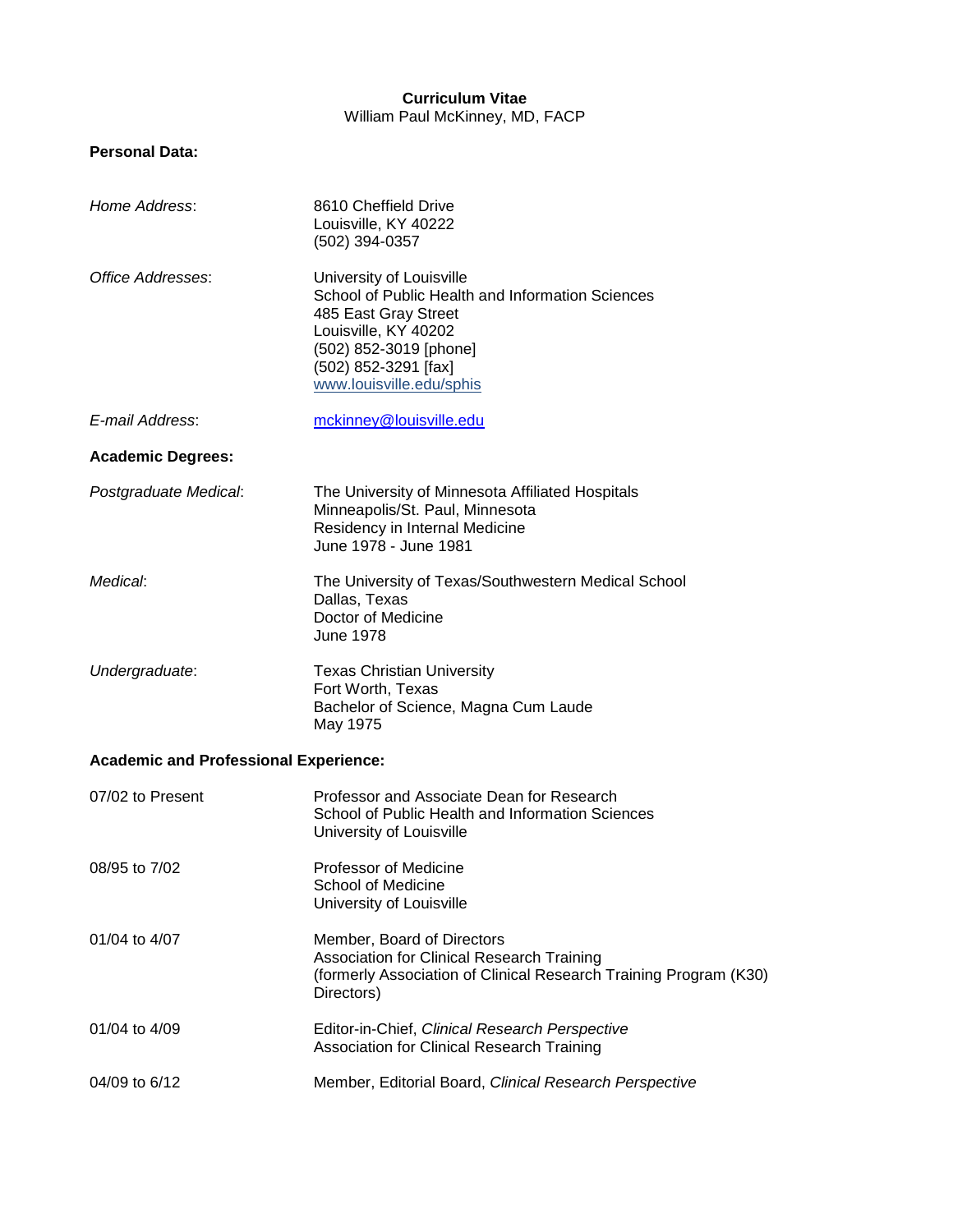|                  | Curriculum Vitae, W. Paul McKinney, MD (March 9, 2016)                                                                                                                                                      |
|------------------|-------------------------------------------------------------------------------------------------------------------------------------------------------------------------------------------------------------|
| 07/99 to Present | <b>Associate Director</b><br><b>Clinical Investigation Sciences Program</b><br>University of Louisville                                                                                                     |
| 07/96 to 12/08   | Co-Director<br><b>International Travel Clinic</b><br>University of Louisville                                                                                                                               |
| 01/09 to 06/12   | Director<br><b>International Travel Clinic</b><br>University of Louisville                                                                                                                                  |
| 07/95 to 08/15   | Primay Care Clinic and Inpatient Attending Physician<br>Louisville VA Medical Center                                                                                                                        |
| 08/15 to Present | Inpatient Attending Physician<br>Louisville VA Medical Center                                                                                                                                               |
| 09/05 to 03/06   | <b>Acting Chair</b><br>Department of Epidemiology and Clinical Investigation Sciences<br>University of Louisville                                                                                           |
| 08/95 to 06/05   | V.V. Cooke Chair and Professor of Medicine (with tenure) and Chief<br>Division of General Internal Medicine, Geriatrics and Health Policy Research<br>University of Louisville                              |
| 11/98 to 06/02   | <b>Director</b><br>Institute for Public Health Research<br>University of Louisville                                                                                                                         |
| 07/96 to 07/99   | Editor, SGIM Forum<br>(National newsletter of the Society of General Internal Medicine)                                                                                                                     |
| 08/90 to 07/95   | <b>Associate Professor</b><br>Department of Medicine<br>University of Texas Southwestern Medical School/Dallas and<br>Chief, Section of General Internal Medicine<br>Dallas Veterans Affairs Medical Center |
| 06/89 to 07/90   | Associate Professor<br>Department of Internal Medicine<br>Division of General Internal Medicine<br>Joint Appointment, Division of Infectious Diseases<br>Medical College of Wisconsin                       |
| 07/86 to 07/90   | <b>Director</b><br>International Travelers' Clinic<br>Froedtert Memorial Lutheran Hospital                                                                                                                  |
| 06/85 to 07/90   | <b>Hospital Epidemiologist</b><br>Milwaukee County Medical Complex<br>Froedtert Memorial Lutheran Hospital                                                                                                  |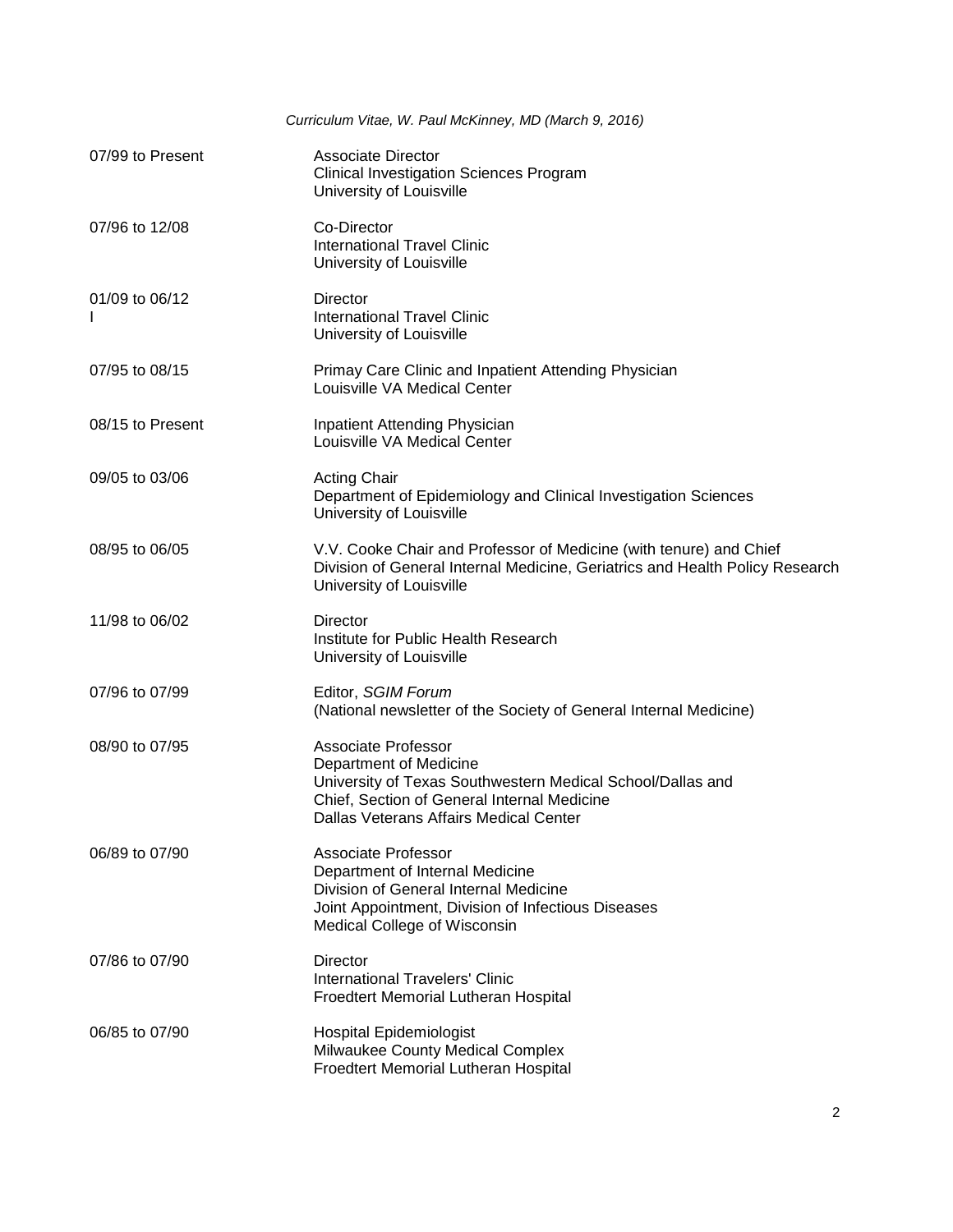|                                                                                 | Curriculum Vitae, W. Paul McKinney, MD (March 9, 2016)                                 |
|---------------------------------------------------------------------------------|----------------------------------------------------------------------------------------|
| 07/83 to 05/89                                                                  | Assistant Professor<br>Department of Internal Medicine<br>Medical College of Wisconsin |
| 07/81 to 06/83                                                                  | Epidemiology Intelligence Service (EIS) Officer<br><b>Centers for Disease Control</b>  |
| <b>Medical Licensure:</b>                                                       |                                                                                        |
| 08/95 to present                                                                | Kentucky                                                                               |
| <b>Board Certification:</b>                                                     |                                                                                        |
| 10/81                                                                           | Certified, American Board of Internal Medicine                                         |
| <b>Professional Societies:</b><br>Delta Omega Honorary Society in Public Health |                                                                                        |

Fellow, American College of Physicians Alpha Omega Alpha (AOA) Honor Medical Society Association for Clinical Research Training (ACRT) Society of General Internal Medicine (SGIM) American Federation for Clinical Research (AFCR) 1985-90

### **Editorial Boards, Advisory Councils, and Academic Committees:**

*National Board of Medical Examiners, Philadelphia, PA* US Medical Licensing Examination (USMLE) Step 3 Test Material Development Committee 2009-2013 Article Consultant, Interpretation of the Medical Literature Project 2011-2013

*University of Louisville, School of Public Health and Information Sciences* Chair, Accreditation Steering Committee Chair, Research Committee Member, Curriculum Committee Member, Diversity Committee Member, Department of Bioinformatics and Biostatistics Chair Search Committee Member, Department of Epidemiology and Clinical Investigation Sciences Search Committee

*University of Louisville, School of Medicine* Member, Annual Fund Committee, 1996 Member, Biochemistry Chair Review Committee, 1997 Member, LCME Departmental Review Committee, 1997 Member, Medical Services Practice Association (MSPA) Informatics Committee Member, Research Committee Member, Telemedicine Task Force

*University of Louisville, University Medical Associates* Chair, Task Force on Patient Satisfaction Director, Telemedicine and State Prison System Initiative Member, Board of Directors

*Louisville Veterans Affairs Medical Center*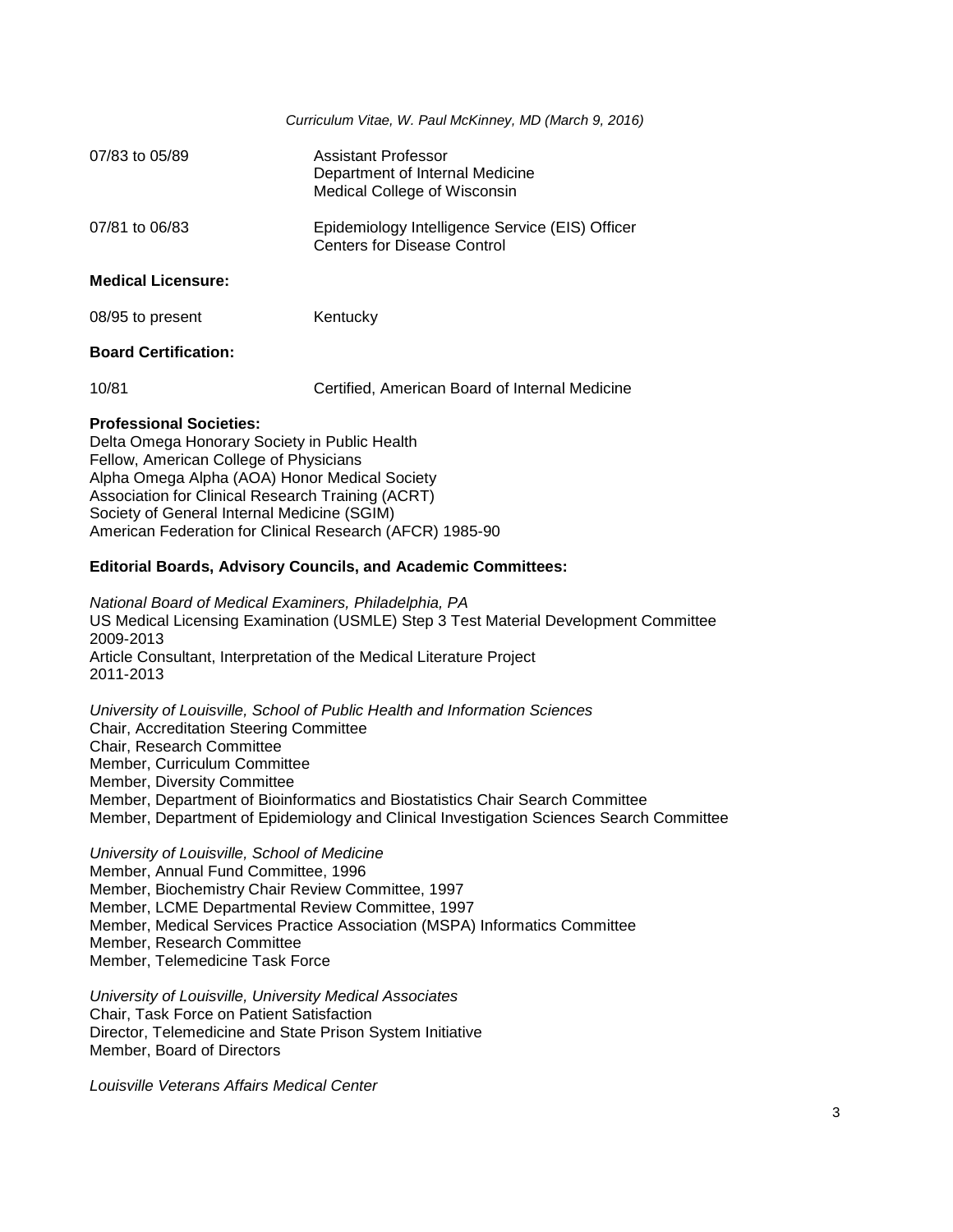Computerized Patient Record System (CPRS) Committee, Co-Chairman 1997-98 Director, Hospice 1995-1999 Member, Purple Primary Care Clinic Quality Assurance Committee

#### *Department of Veterans Affairs*

Member, Epidemiology Research and Information Center (ERIC) Scientific Review Committee, 1997 Member, Internet Management Review Board (IMRB), beginning 02/97

Assoc*iation of Clinical Research Training Program (K30) Directors*  Member, Executive Board Chair, Communications Committee

*Society of General Internal Medicine*

Chair, Website Development Cluster, 1999-present Member, Communications Committee 1999-present Member, Executive Council (*Ex Officio* as Forum Editor) 1996-1999 Member, Publications Committee 1996-1999

#### *University of Texas/Southwestern Medical Center*

Member, Search Committee for Chief, Infectious Diseases Division, UTSW Representative of Dallas VAMC to UT/SWMS Faculty Senate Representative, Committee on Evaluation of Clinical Competence, Department of Medicine

### *Dallas Veterans Affairs Medical Center*

Chairman, Clinical Applications (Software) Implementation Committee Chairman, Hospital Information Systems Committee Member, Ambulatory Care Advisory Committee Member, Ambulatory Care Reorganization Task Force Member, Clinical Executive Board Member, Drug Utilization and Evaluation Committee Member, Infection Control Committee Member, Personal Computer Committee Member, Research and Development Committee Member, Search Committee, ACOS/Extended Care

#### *Medical College of Wisconsin*

Chairman, Froedtert Memorial Lutheran Hospital (FMLH) and Milwaukee County Medical Complex (MCMC) Director, Preventive Medicine Focus Group, 1987-1988 Member, FMLH Executive Committee Member, FMLH-MCMC Joint Antibiotic Review Subcommittee Member, FMLH-MCMC Joint Credentials Committee Member, FMLH-MCMC Joint Pharmacy and Therapeutics Committee Member, FMLH-MCMC Quality Assurance Committee Member, General Internal Medicine Executive Committee, 1989-90. Member, General Internal Medicine Research Committee, 1987-90. Member, Joint Infection Control Committee, July 1985-July 1990. Member, MCMC Executive Committee Member, MCW AIDS Task Force

*Other Committees*

Member, Jefferson County Immunization Database Committee

Member, Regional Ad-Hoc Surveillance Committee for Pneumococcal Infections

Member, TB Elimination Committee, American Lung Association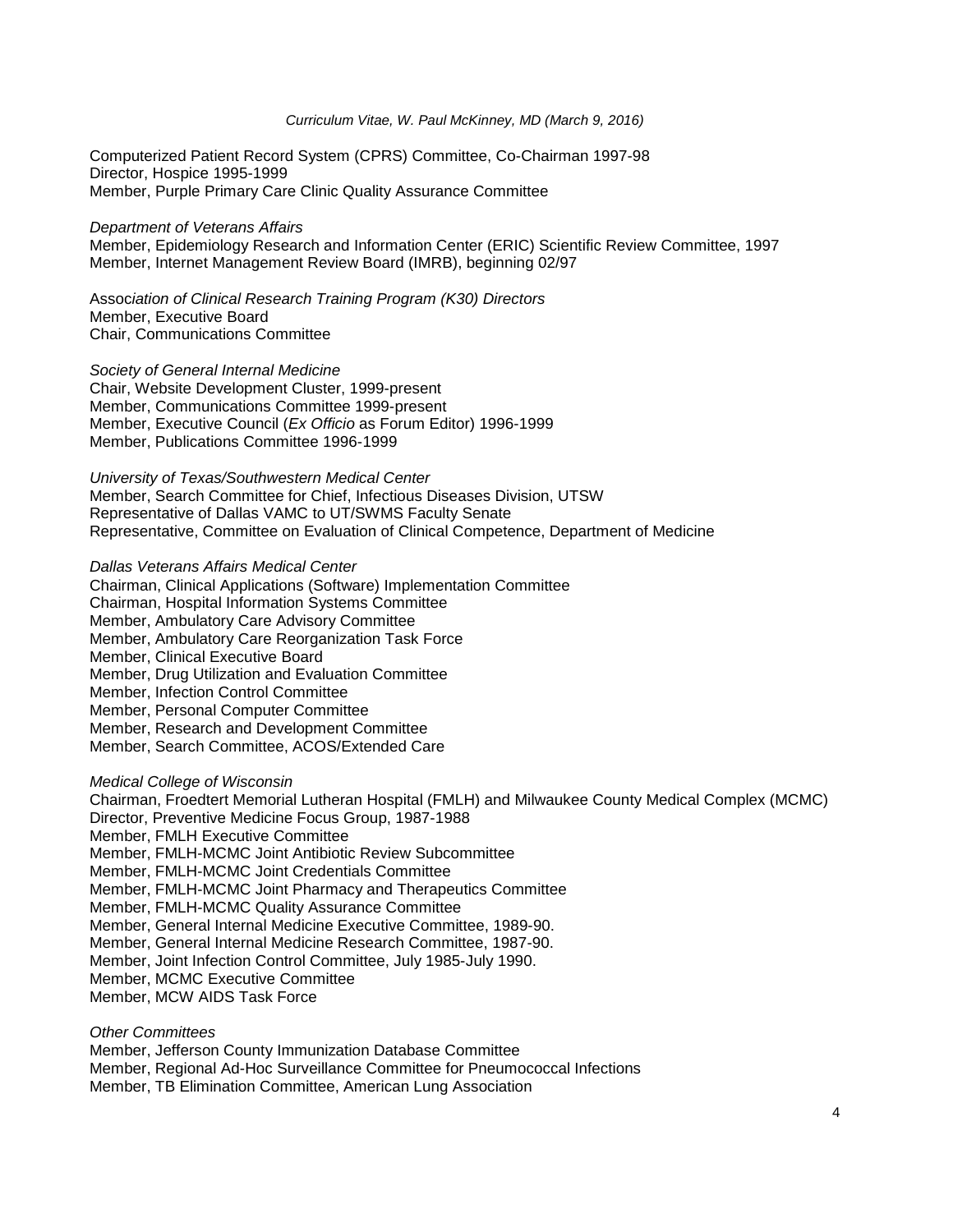Vice President, Kentucky Primary Care Consortium

*Manuscript Review Boards* Journal of General Internal Medicine Laboratory and Clinical Medicine Infection Control and Hospital Epidemiology

# **Directorates and Similar Appointments**

Advisory Committee on Immunization Practices (US Public Health Service/CDC), Liaison Representative of Association of Teachers of Preventive Medicine, 1998 - present

Region 7 Representative, National Association of VA Physician Ambulatory Care Managers (NAVAPAM), elected 05/91

# **Awards and Named Lectureships**

| 02/08    | Delta Omega Honorary Society in Public Health                            |
|----------|--------------------------------------------------------------------------|
| 11/98    | USPHS (DHHS) Primary Care Policy Fellow for 1999                         |
| 05-06/94 | National Library of Medicine-sponsored Medical Informatics Fellowship at |
|          | Marine Biological Laboratory, Woods Hole, MA                             |
| 01/89    | Fellow, American College of Physicians                                   |
| 05/78    | Alpha Omega Alpha Honor Medical Society                                  |

# **Bibliography: Publications in Peer-Reviewed Journals**

- 1. Faruki H, Kohmescher R, McKinney WP, Sparling PF. A community-based outbreak of infection with penicillin-resistant *Neisseria gonorrhoeae* not producing penicillinase (chromosomally mediated resistance). N Engl J Med 1985;313:607-611.
- 2. Hartz A, McKinney WP, Centor R, Krieg A, Simms G, Henck S. Stochastic thresholds. Med Decis Making 1986;6:145-148.
- 3. Horowitz MM, Ershler WB, McKinney WP, Battiola RJ. Duration of immunity after hepatitis B vaccination: Efficacy of low dose booster vaccine. Ann Intern Med 1988;108:185-89.
- 4. McKinney WP, Horowitz MM, Battiola RJ. Susceptibility of hospital based health care personnel to varicella-zoster virus infections. Am J Infect Control 1989;17:26-30.
- 5. Sebastian JL, McKinney WP, Young MJ. Epidemiology and interaction of risk factors in cardiovascular disease. Prim Care 1989;16:31-47.
- 6. McKinney WP, Young MJ, Hartz A. The inexact use of Fisher's exact test in six major medical journals. JAMA 1989;261:3430-3433.
- 7. McKinney WP, Barnas GP. Influenza immunization in the elderly: knowledge and attitudes do not explain physician behavior. Am J Public Health 1989;79:1422-1424.
- 8. McKinney WP, Agner RC. Waterhouse-Friderichsen syndrome caused by *Haemophilus influenzae* type b in an immunocompetent young adult. South Med J 1989;82:1571-1573.
- 9. McKinney WP, Volkert P, Kaufman J. Fatal swine influenza pneumonia during late pregnancy. Arch Intern Med 1990;150:213-215.
- 10. Lurie N, Rich EC, Simpson DE, Meyer J, Schiedermayer DL, Goodman JL, McKinney WP. Pharmaceutical representatives in academic medical centers: Interaction with faculty and house staff. J Gen Intern Med 1990;5:240-243.
- 11. McKinney WP, Young MJ. The cumulative probability of occupationally-acquired human immunodeficiency virus: The risks of repeated exposures during a surgical career. Infect Control Hosp Epidemiol 1990;11:243-247.
- 12. Schectman G, McKinney WP, Pleuss J, Hoffman RG. Dietary intake of Americans reporting adherence to a low cholesterol diet (NHANES II). Am J Public Health 1990;80:698-703.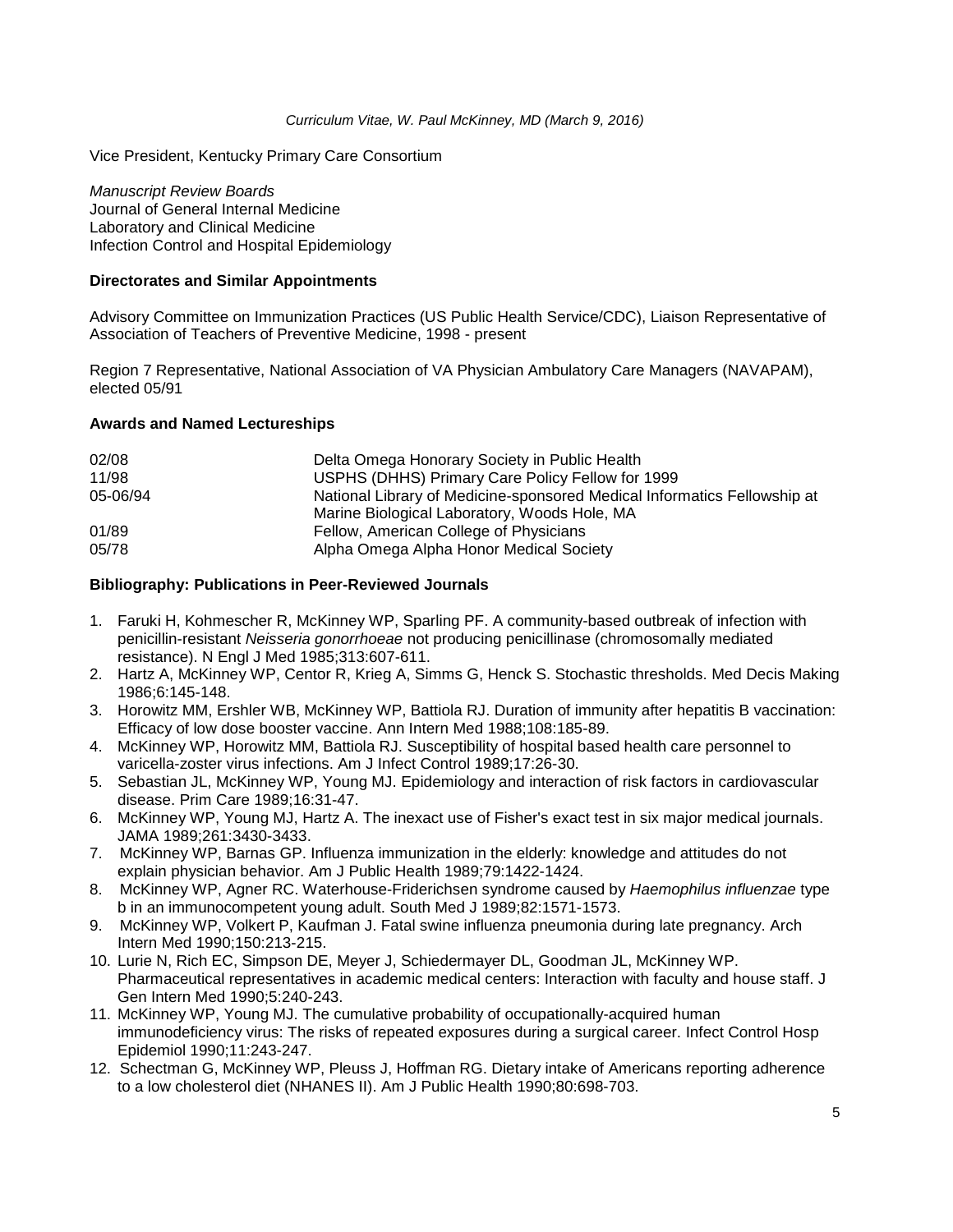- 13. McKinney WP, Schiedermayer DL, Lurie N, Simpson DE, Goodman JL, Rich EC. Attitudes of internal medicine faculty and residents toward professional interaction with pharmaceutical sales representatives. JAMA 1990;264:1693-1697.
- 14. Sebastian JL, McKinney WP, Kaufman J, Young MJ. Angiotensin converting enzyme inhibitors and cough: Prevalence in an outpatient medical clinic population. Chest 1991;99:36-39.
- 15. McKinney WP, Russler SK, Horowitz MM, Battiola RJ, Lee MB-F. Duration of response to intramuscular versus low-dose intradermal hepatitis B booster immunization. Infect Control Hosp Epidemiol 1991;12:226-230.
- 16. Hargarten SW, McKinney WP. Malaria in Wisconsin: A review of cases and update on chemoprophylaxis. Wis Med J 1991;90:215-217.
- 17. Ohrt CK, McKinney WP. Achieving compliance with influenza immunization of medical housestaff and students: A randomized controlled trial. JAMA 1992;267:1377-1380.
- 18. Tesch B, McKinney WP, Alexanian D. Medical school policies regarding medical students and HIV infection. Acad Medicine 1993;68:87-89.
- 19. McKinney WP. A fire on the AIDS ward. Infect Control Hosp Epidemiol 1993;14:151-152.
- 20. McKinney WP, Bunton G. Exploring the medical applications of the Internet: A guide for beginning users. Am J Med Sci 1993;306:141-144.
- 21. Kumar R, McKinney WP, Raj G. Perioperative prophylaxis of deep venous thrombosis. Am J Med Sci 1993;306:336-344.
- 22. McKinney WP, Heudebert GR, Harper SA, Young MJ, McIntire DD. Validation of a clinical prediction rule for the differential diagnosis of acute meningitis. J Gen Intern Med 1994;9:8-12.
- 23. Meade CD, McKinney WP, Barnas GP. Effectiveness of printed and videotaped methods in educating patients with low literacy skills about colon cancer. Am J Public Health 1994;84:119-121.
- 24. Raj G, Kumar R, McKinney WP. Long-term oral anticoagulant therapy: update on indications, therapeutic ranges, and monitoring. Am J Med Sci 1994;307:128-132.
- 25. McKinney WP, Barnas GP, Golub RM. The medical applications of the Internet: Information resources for research, education, and patient care. J Gen Intern Med 1994;9:627-634.
- 26. McKinney WP, Wagner JM, Bunton G, Kirk LM. A guide to Mosaic and the World Wide Web for physicians. MD Comput 1995;12:109-114,141.
- 27. Raj G, Kumar R, McKinney WP. The safety of intramuscular influenza vaccine among patients receiving long-term warfarin anticoagulation. Arch Intern Med 1995;155:1529-1531.
- 28. Caudill TS, Johnson MMS, Rich EC, McKinney WP. Physicians, pharmaceutical sales representatives, and the cost of prescribing. Arch Fam Med 1996;5:201-206.
- 29. Wagner JM, McKinney WP, Carpenter JC. The Rational Clinical Exam: Does this patient have appendicitis? JAMA 1996;276:1589-1594.
- 30. McKinney WP, McIntire DD, Carmody TJ, Joseph A. Comparing the smoking behavior of veterans and nonveterans. Public Health Rep 1997;112:212-217.
- 31 Tolar-Meals L, McKinney WP. Acute pulmonary histoplasmosis: Progressive pneumonia resulting from high inoculum exposure. J Ky Med Assoc 1998;96:258-260.
- 32. Weideman RA, McKinney WP, Bernstein IH. Predictors of potential drug interactions. Hosp Pharm 1998; 33:835-840.
- 33. Heudebert GR, McKinney WP. The status of the clinicopathological conference in academic medical centers. J Gen Intern Med 1999;14:60-62.
- 34. Weideman RA, Bernstein IH, McKinney WP. Pharmacist recognition of potential drug interactions. Am J Health-Syst Pharm 1999;56:1524-1529.
- 35. Raj G, Kumar R, McKinney WP. Time course of reversal of anticoagulant effect of warfarin by intravenous and subcutaneous phytonadione [vitamin K]. Arch Intern Med 1999;159:2721-2724.
- 36. McKinney WP. Bioterrorism: What the primary care physician needs to know. Primary Care Reports 2000;6:71-78.
- 37. Kumar R, McKinney WP, Raj G, Heudebert GR, Heller HJ, Koetting M, McIntire DD. Adverse cardiac events after surgery: assessing risk in a veteran population. J Gen Intern Med 2001; 16:507-518.
- 38. McKinney WP. Vaccines for international travel. Primary Care 2001;28:823-852.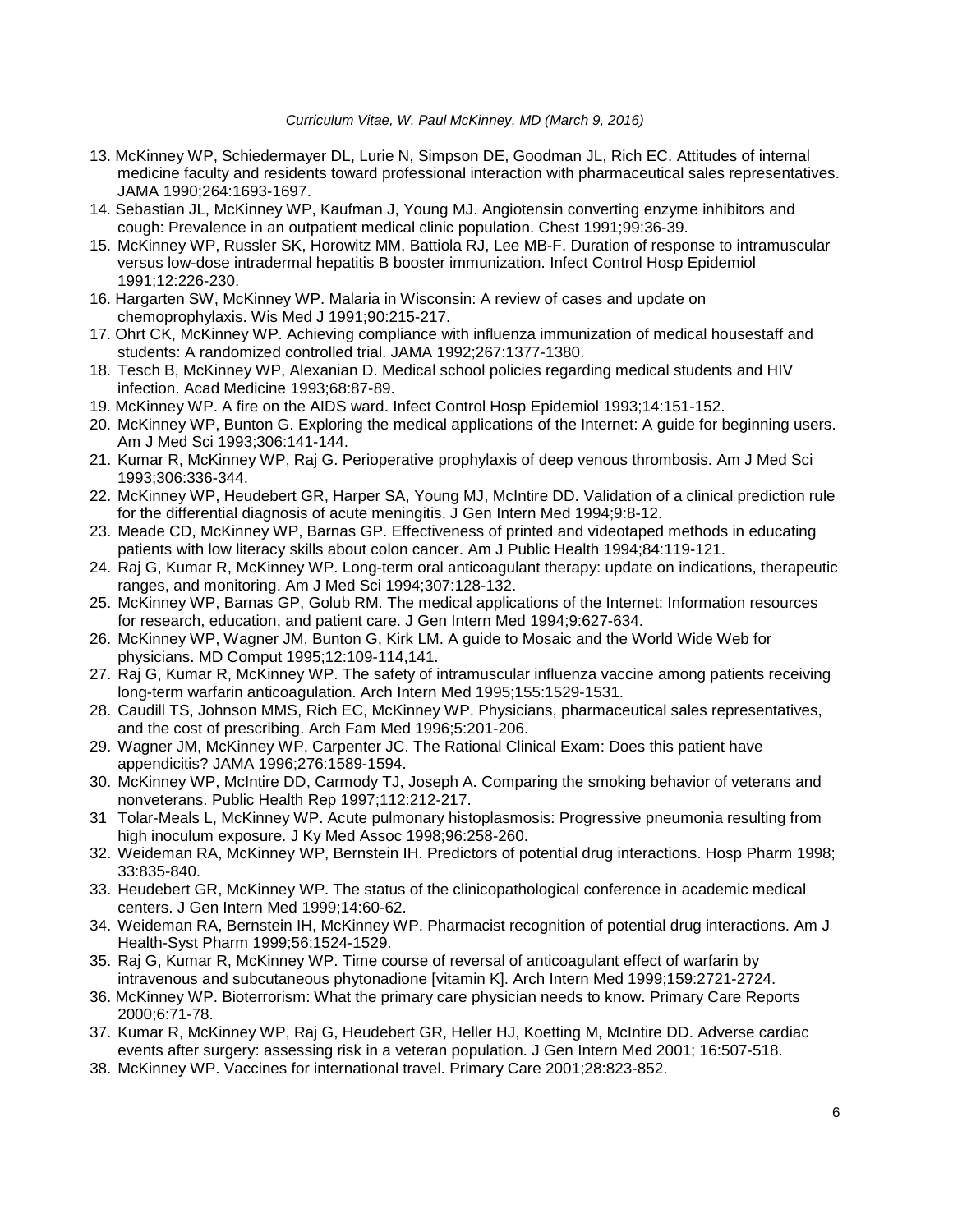- 39. Rothstein M, McKinney WP, Martinez S. Using established medical criteria to define disability: a proposal to amend the Americans with Disability Act. Washington University Law Quarterly. 2002;80:243-97.
- 40. Jones J, McKinney WP. Malaria in Kentucky: A zebra among thoroughbreds. J Ky Med Assoc 2004;102:553-558.
- 41. Wo JM, Mendez C, Harrell S, Joubran R, Bressoud PF, McKinney WP. Clinical impact of upper endoscopy in the management of patients with gastroesophageal reflux disease. Am J Gastroenterol 2004;99:2311-2316.
- 42. Call SA, Vollenweider M, Hornung CA, Simel DL, McKinney WP. The rational clinical examination: Does this patient have influenza? JAMA 2005;293:987-997.
- 43. Ritchie CS, Gohmann SF, McKinney WP. Does the use of complementary and alternative medicine for specific health problems increase with reduced access to care? J Med Sys 2005;29:143-153.
- 44. Wesley GC, McKinney WP, Streips UN. Using standardized patients to introduce bioterrorism-related material into a medical microbiology and immunology curriculum. Journal of the International Association of Medical Science Educators (JIAMSE) 2005; 15(1):39-41.
- 45. McKinney WP, Wesley GC, Sprang MV, Troutman A. Educating health professionals to respond to bioterrorism. Public Health Reports 2005; 120 Suppl 1:42-47.
- 46. Atlas RM, Clover RD, Carrico R, Wesley G, Thompson M, McKinney WP. Recognizing biothreat diseases: realistic training using standardized patients and patient simulators. Journal of Public Health Management & Practice 2005; Suppl:S143-S146.
- 47. Aldrich TE, Freitas SJ, Ling L, McKinney P. Brain cancer survival in Kentucky: 1996-2000. J Ky Med Assoc 2008;106:489-493.
- 48. Atlas RM, Clover RD, McKinney WP. Enhancing biosecurity through early recognition and reporting of public health risks: meeting the challenges of the revised international health regulations. Int J Risk Assessment and Management 2009;12:280-289.
- 49. LaJoie AS, Sprang G, McKinney WP. Long-term effects of Hurricane Katrina on the psychological wellbeing of evacuees. Disasters 2010;34:1031-1044.
- 50. Bahr DE, Aldrich TE, Seidu D, Brion GM, Tollerud DJ; Paducah Gaseous Diffusion Plant Project Team, Muldoon S, Reinhart N, Youseefagha A, McKinney P, Hughes T, Chan C, Rice C, Brewer DE, Freyberg RW, Mohlenkamp AM, Hahn K, Hornung R, Ho M, Dastidar A, Freitas S, Saman D, Ravdal H, Scutchfield D. [Occupational exposure to trichloroethylene and cancer risk for workers at the Paducah](http://www.ncbi.nlm.nih.gov/pubmed/21468904)  [Gaseous Diffusion Plant.](http://www.ncbi.nlm.nih.gov/pubmed/21468904) Int J Occup Med Environ Health;2011;24:67-77.
- 51. Wiemkin T, Peyrani P, Carrico R, Kelley R, Heragu S, Jonsson C, Bryant K, Summersgill J, Arnold F, McKinney WP, Ramirez J. Clinical and translational research in influenza at the University of Louisville. J Ky Med Assoc 2012;110:149-156.
- 52. Wiemken T, Polgreen PM, McKinney WP, Ramirez J, Just E, Carrico R. [Knowledge](http://www.ncbi.nlm.nih.gov/pubmed/22838734) sharing among healthcare infection [preventionists:](http://www.ncbi.nlm.nih.gov/pubmed/22838734) the impact of public health professionals in a rural state. BMC Res Notes 2012;5:387.
- 53. Carrico RM, McKinney WP, Watson NA, Wiemken T, Myers J. Drive-thru influenza immunization: fifteen years of experience. J Emergency Management 2012;10:228-232.
- 54. Watson JB, McKinney WP. Dengue fever: an emerging threat for travelers in the Americas. J Ky Med Assoc 2012;110:400-404.
- 55. Wiemken T, Peyrani P, Bryant K, Kelley RR, Summersgill J, Arnold F, Carrico R, McKinney WP, Jonsson C, Carrico K, Ramirez J. Incidence of respiratory viruses in patients with [community-acquired](http://www.ncbi.nlm.nih.gov/pubmed/23274861) pneumonia admitted to the intensive care unit: Results from the Severe Influenza [Pneumonia](http://www.ncbi.nlm.nih.gov/pubmed/23274861) [Surveillance](http://www.ncbi.nlm.nih.gov/pubmed/23274861) (SIPS) project. Eur J Clin Microbiol Infect Dis. 2013;32:705-710.
- 56. Carrico RM, Wiemken T, Westhusing K, Christensen D, McKinney WP. Health care personnel immunization programs: an assessment of knowledge and practice among infection preventionists in US healthcare facilities. Am J Infect Control 2013;41:581-584.
- 57. Watson JB, McKinney WP. Evaluation of bilateral joint pain with an unexpected conclusion. J Ky Med Assoc 2013;111:279-283.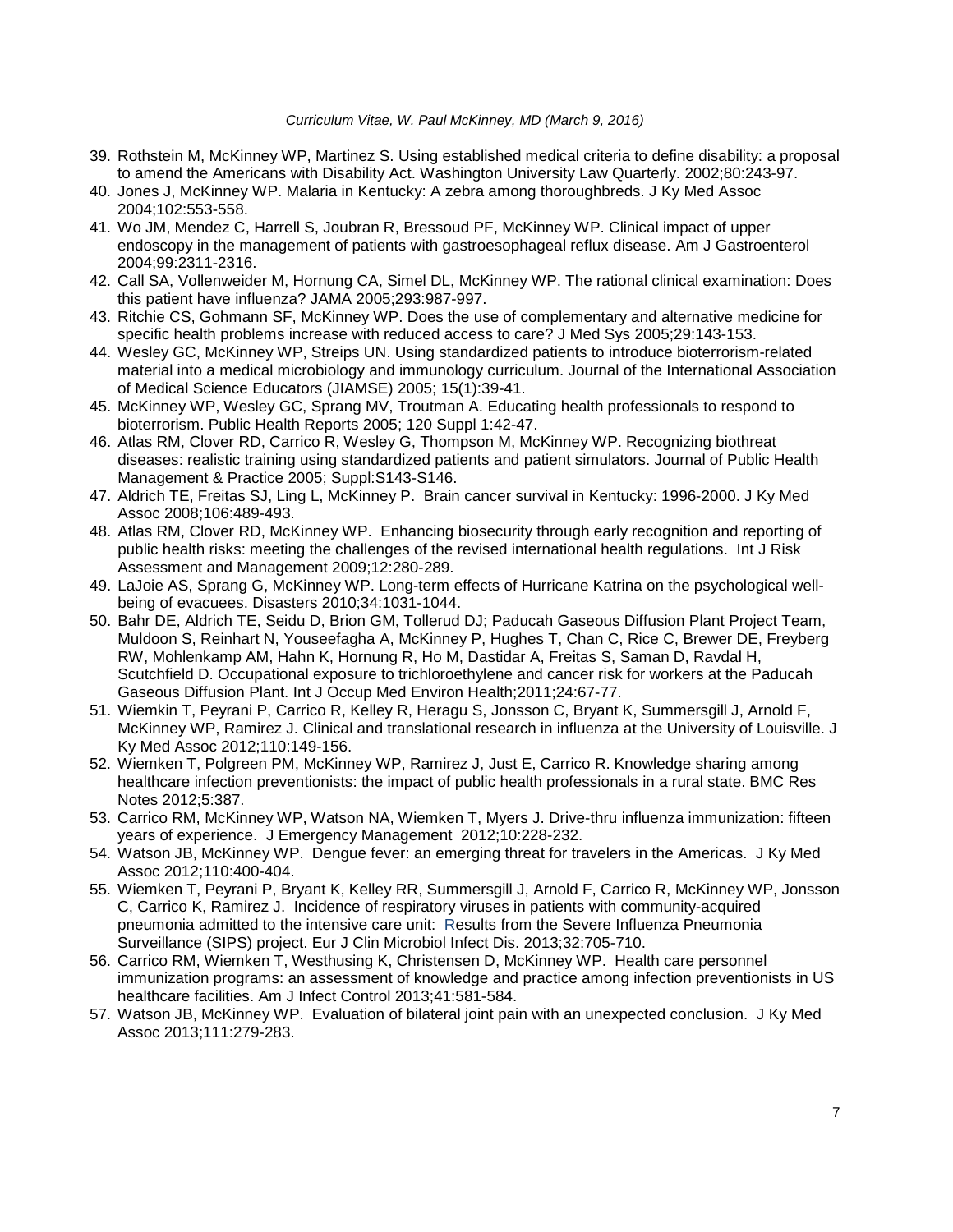# **Bibliography: Publications, Other**

- 1. McKinney WP. Immunizations [letter]. The New York Times 1985; September 15, 20:27.
- 2. McKinney WP, Barnas GP. Japanese encephalitis vaccine: An orphan product in need of adoption [letter]. N Engl J Med 1988; 318:255-256.
- 3. McKinney WP, Barnas GP. Single-dose packaging of meningococcal vaccine [letter]. JAMA 1988;260:638.
- 4. Schiedermayer DL, McKinney WP. The Feldene connection: Drug dealing in the doctors parking lot? [letter] N Engl J Med 1988;319:1291-1292.
- 5. Barnas GP, McKinney WP. Postcard reminder and influenza vaccination in the elderly [letter]. J Am Geriatr Soc 1989;37:195.
- 6. McKinney WP, Barnas GP. A computerized expert system for itinerary-specific recommendations for immunizations and chemoprophylaxis. Proceedings of the First International Conference on Travel Medicine, 1988. Berlin: Springer-Verlag, 1989:535-537.
- 7. McKinney WP, Barnas GP. Travelers' immunizations [letter]. JAMA 1990;264:1812.
- 8. Heudebert GR, McKinney WP. Ulcer prevention with misoprostol in chronic NSAID users [letter]. Ann Intern Med 1994;120:343.
- 9. McKinney WP. Society's world-wide website premieres at [http://www.sgim.org.](http://www.sgim.org/) SGIM Forum 1996;19 (12):1,4,10.
- 10. McKinney WP, Peterson HR, Clover RD. Enhancing your medical practice using the resources of the Internet. Louisville Medicine 1997;44:346-349.
- 11. McKinney WP, Clover RD. Online database project promises rapid access to immunization records. Louisville Medicine 1997;44:291-292.
- 12. McKinney WP. Gaining an insider's view of Washington: the PHS Primary Care Policy Fellowship. SGIM Forum 1999;22 (12):5,9.
- 13. McKinney, Paul. The University of Louisville's International Travel Clinic. Kentucky Journal of Commerce and Industry 2000;39:6.
- 14. McKinney WP, Rich EC. Gifts to physicians from the pharmaceutical industry [letter]. JAMA 2000;283:2656-2657.
- 15. McKinney, Paul. Communications Task Force: Debuts of enhanced ACRTPD website and CRP newsletter. Clinical Research Perspective 2004;1:1,7.
- 16. [Leey JA, McKinney WP.](http://www.ncbi.nlm.nih.gov/pubmed/17339629?ordinalpos=1&itool=EntrezSystem2.PEntrez.Pubmed.Pubmed_ResultsPanel.Pubmed_RVDocSum) Radiographic appearance of primary tuberculosis [letter]. Ann Intern Med 2007;146:395.

### **Bibliography: Book Chapters, Monographs, and Textbook Chapters**

- 1. McKinney WP, Feldman M. Gastric and Duodenal Ulcers and Related Conditions (pp 598-605). In: Noble J, ed. Texbook of Primary Care Medicine. 2nd edition. St Louis: Mosby, 1996.
- 2. McKinney WP, McDonald LC. Tungiasis. In: Zevitz ME, ed. eMedicine: Medicine, OB/Gyn, Psychiatry, and Surgery. Boston Medical Publishing Corporation. Available at [http://www.emedicine.com/med/topic2328.htm.](http://www.emedicine.com/) (Updated 2006.)
- 3. Gilchrist MJR, McKinney WP, MIller JM, Weissfeld AS. Snyder JW, coordinating ed. Cumitech 33: Laboratory safety, management, and diagnosis of biological agents associated with bioterrorism. Washington, DC: American Society of Microbiology Press, 2000:1-19.
- 4. Weiss M, McKinney WP. The Traveler's Vest Pocket Medical Guide. Louisville: Butler+Keeney Books, 2000.
- 5. McKinney WP. Travel Health (p 114.1 to 114.14). In: APIC Textbook of Infection Control and Epidemiology. 2<sup>nd</sup> ed. Washington: Association for Professionals in Infection Control and Epidemiology (APIC), 2005.
- 6. McKinney WP. Travel Health (p 112-1 to 112-12). In : APIC Text of Infection Control and Epidemiology.  $3<sup>rd</sup>$  ed. Washington: Association for Professionals in Infection Control and Epidemiology, Inc. (APIC), 2009.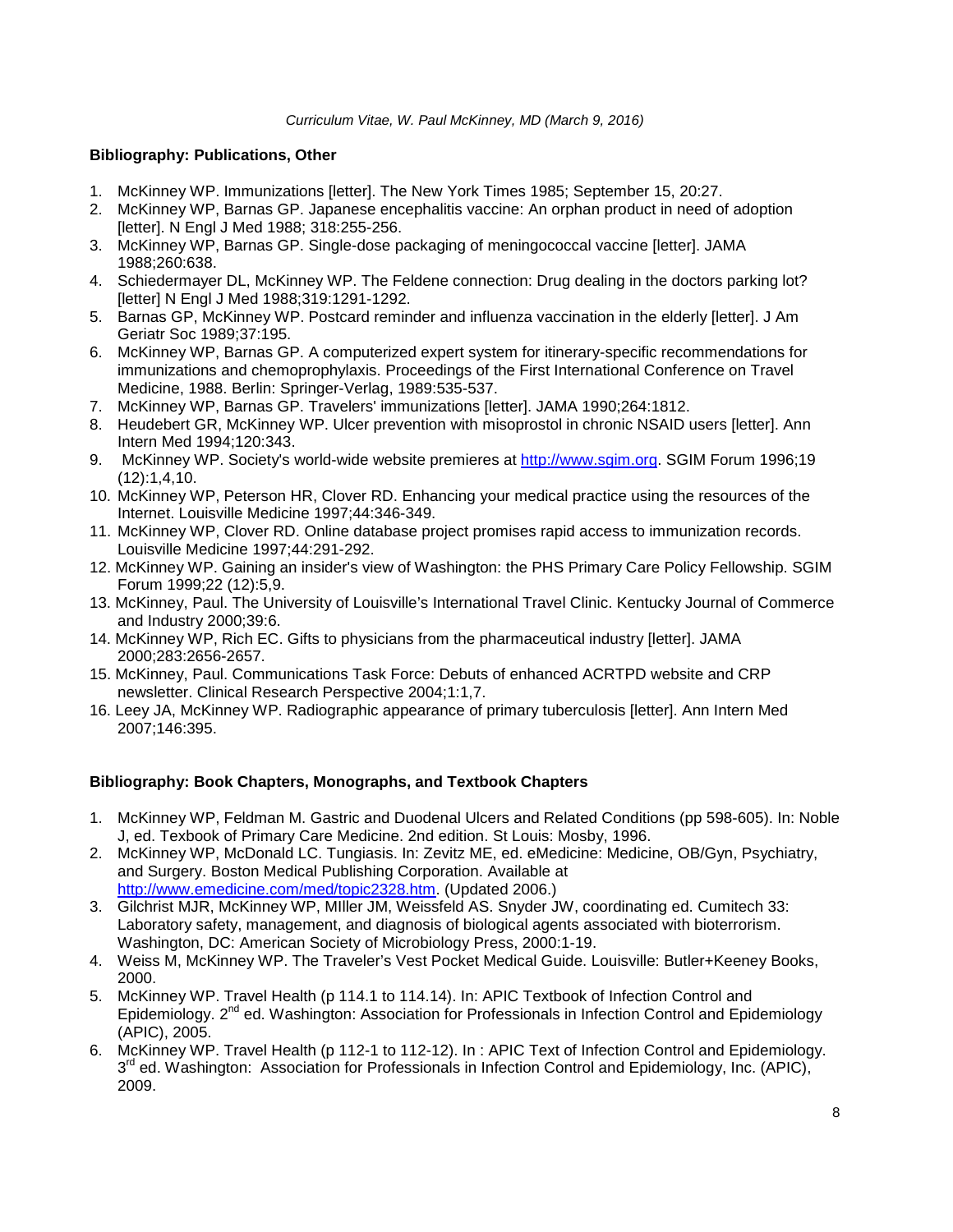# **Bibliography: Abstracts (selected)**

- 1. McKinney WP, Evatt BL, White G, Warren M, Holman RC. Evidence for progressive lymphopenia in recipients of factor VIII concentrate. Blood 1983; 62:236A.
- 2. Barnas GP, McKinney WP. Influenza immunization: variation in physician utilization. Clin Res 1986; 34:1012A.
- 3. McKinney WP, Horowitz MM, Battiola RJ. Susceptibility of hospital-based health care workers to varicella-zoster virus infections. Clin Res 1987; 35:752A.
- 4. Horowitz MM, McKinney WP, Battiola RJ, Erschler WB. Antibody to hepatitis B surface antigen in healthy hospital workers three years after vaccination and response to booster vaccine. Clin Res 1987; 35:348A.
- 5. McKinney WP, Schiedermayer DL, Simpson DE. Perceived risk of ethical compromise in physician-pharmaceutical sales representative relationships. Clin Res 1987; 35:928A.
- 6. McKinney WP, Young MJ, Hartz A. The inexact use of Fisher's exact test in major medical journals. Clin Res 1988;36:346A.
- 7. McKinney WP, Schiedermayer DL, Simpson DE, Rich EC, Lurie N. A multi-center study of the attitudes of internal medicine faculty and housestaff towards pharmaceutical sales representatives. Clin Res 1988;36:734A.
- 8. Rich EC, Lurie N, Meyer J, Schiedermayer DL, McKinney WP. Physician contacts with pharmaceutical sales representatives in medical teaching programs. Clin Res 1988;36:349A.
- 9. Schectman G, Pleuss J, McKinney WP. The "low cholesterol" diet of the American public: do adherents actually have better diets? Clin Res 1988;36:833A.
- 10. McKinney WP, Schiedermayer DL, Rich EC, Lurie N, Simpson DE. Attitudes of internal medicine faculty and housestaff towards pharmaceutical sales representatives. Clin Res 1988;36:913A.
- 11. McKinney WP, Sebastian JL, Casanova J, Kaufman J, Barnas GP, Young MJ. Incidence of cough among veterans prescribed angiotensin converting enzyme inhibitors. Clin Res 1988;36:913A.
- 12. McKinney WP, Sebastian JL, Kaufman J, Casanova JE, Barnas GP, Young MJ. Prevalence of cough associated with angiotensin converting enzyme inhibitor use among veterans. Clin Res 1989;37:798A.
- 13. McKinney WP, Young MJ. Cumulative probability of HIV infection during a surgical career: Calculation of individualized risk assessments. Med Decis Making 1989;9:327.
- 14. McKinney WP, Meade C. Patients' perceptions of colon cancer risks and the benefits of screening. Clin Res 1989;37:982A.
- 15. Barnas GP, McKinney WP, Young MJ. Cost-effectiveness of using Hemoquant to confirm positive fecal occult blood tests. Clin Res 1989;37:979A.
- 16. McKinney WP, Russell EB, Heudebert G. Utilization of flexible fiberoptic sigmoidoscopy in a primary care clinic. Clin Res 1990;38:1004A.
- 17. Ohrt CK, McKinney WP. Improving the influenza immunization rate in physicians. Clin Res 1991;39:638A.
- 18. McKinney WP, Meade CD, Barnas GP. Increasing patient knowledge about colorectal cancer and early detection methods: Does videotape outperform print? Clin Res 1991;39:637A.
- 19. Caudill TS, Rich EC, Johnson MMS, McKinney WP. Physician relationships with pharmaceutical sales representatives. Clin Res 1991;39:883A.
- 20. McKinney WP, Heudebert GR, Harper SA, Young MJ, D McIntire. Validation of a clinical prediction rule for the diagnosis of acute bacterial meningitis. Clin Res 1992;40:568A.
- 21. Caudill TS, Rich EC, Johnson MMS, McKinney WP, Lurie N. Physician relationships with pharmaceutical sales representatives. Clin Res 1992;40:578A.
- 22. Raj G, McKinney WP, Kumar R. Safety of intramuscular influenza vaccination in warfarin anticoagulated patients. Clin Res 1993;41:523A.
- 23. Weideman RA, McKinney WP, Bernstein IH. Predictors of potential drug interactions among veterans in a general internal medicine clinic. Clin Res 1993;41:525A.
- 24. Caudill TS, Rich EC, Johnson MMS, McKinney WP. Physicians, pharmaceutical representatives, and the cost of prescribing. Clin Res 1993;41:536A.
- 25. Heudebert GR, McKinney WP. The Current Status of the Clinico-pathlogical Conference (CPC): Has the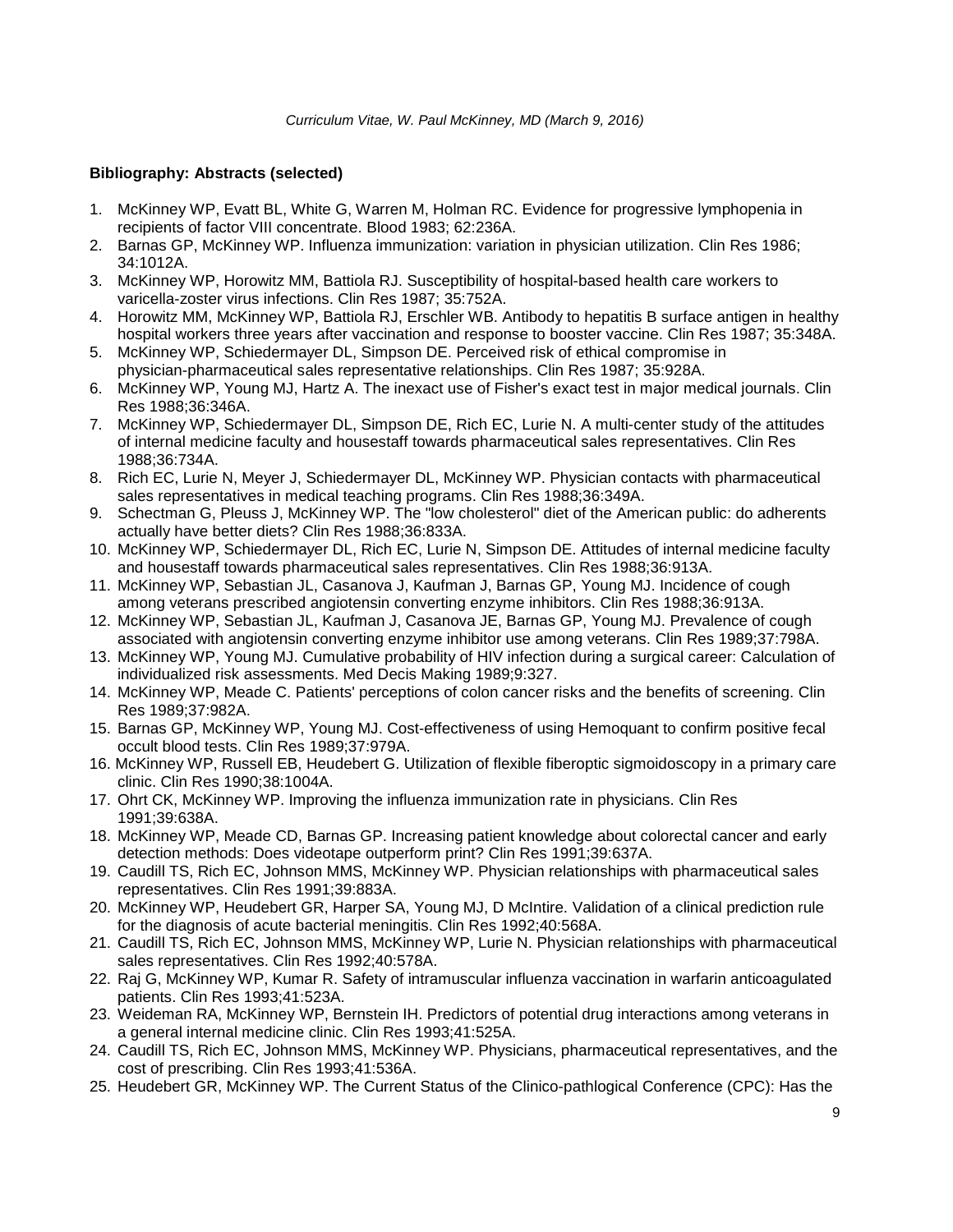CPC Become Obsolete? *J Investigative Medicine*, 1996;44:82A

- 26. Kumar R, McKinney WP, Raj G, Heudebert GR, Heller H, Koetting M, McIntire D. Cardiac Risk Assessment of Non-Cardiac Surgery in a Population of Veterans. *J Gen Intern Med* 1996;11 (Supp 1):77.
- 27. Heudebert GR, McKinney WP. Current Status of the Clinico-pathological Conference. *J Gen Intern Med* 1996;11 (Supp 1):58.
- 28. Kumar R, McKinney WP, Raj G, Heudebert G, Heller H, Koetting M, McIntire D. Cardiac risk assessment of non-cardiac surgery in a population of veterans. J Gen Intern Med 1997;12 (suppl 1):54.
- 29. McKinney WP . Management of intentional ingestion of superwarfarin compounds. J Gen Intern Med 1997;12 (suppl 1):136.

### **Bibliography: Presentations (selected)**

- 1. McKinney WP, MacCormick JN. Common source outbreak of shigellosis traced to a contaminated public school well water supply. Presented at 32nd Annual Epidemic Intelligence Service Conference, Atlanta, Georgia in April 1983.
- 2. McKinney WP, Evatt BL, White GC. Evidence for progressive lymphopenia in recipients of factor VIII concentrate. Presented at the American Society of Hematology meeting, San Francisco, California on December 6, 1983.
- 3. Hartz AJ, McKinney WP and Rimm AA. An index for the utility of a diagnostic test. Presented at the Sixth Annual Meeting of the Society for Medical Decision Making, Bethesda, Maryland on November 28, 1984.
- 4. Barnas GP, McKinney WP. Influenza immunization: variation in physician utilization. Presented at the Midwest Regional Meeting of SREPCIM, Chicago, Illinois on October 30, 1986.
- 5. McKinney WP, Horowitz MM, Battiola RJ. Study of the efficacy of vaccination with hepatitis B vaccine in health care workers. Presented at the American Federation for Clinical Research Meeting, San Diego, California on May 4, 1987.
- 6. McKinney WP, Horowitz MM, Battiola RJ. Susceptibility of hospital based health care personnel to varicella-zoster virus infections. Presented of the 10th annual meeting of the Society for Research and Education in Primary Care Internal Medicine, San Diego, California on April 30, 1987.
- 7. McKinney WP, Schiedermayer DL, Simpson DE. Perceived risk of ethical compromise in physician-pharmaceutical sales representative relationships. Presented at the Midwest Regional Meeting of the Society of General Internal Medicine, Chicago, Illinois, November 14, 1987.
- 8. McKinney WP, Barnas GP. Development of a computerized expert system for itinerary-specific recommendations for immunizations and chemoprophylaxis. Presented at the Conference on International Travel Medicine, Zurich, Switzerland, April 7, 1988.
- 9. Schectman G, Pleuss J, McKinney WP. The "low cholesterol diet of the American public: Do adherents actually have better diets? Presented at the Midwest Regional Meeting of the American Federation for Clinical Research, Chicago, IL on November 11, l988.
- 10. McKinney WP, Schiedermayer DL, Rich EC, Lurie N, Simpson DE. Attitudes of internal medicine faculty and housestaff towards pharmaceutical sales representatives. Presented at the Midwest Regional Meeting of the Society of General Internal Medicine, Chicago, IL on November 12, 1988.
- 11. McKinney WP, Sebastian JL, Kaufman J, Casanova JE, Barnas GP, Young MJ. Prevalence of cough associated with angiotensin converting enzyme inhibitor use among veterans. Presented at the national meeting of the Society of General Internal Medicine, Arlington, VA on April 28, 1989.
- 12. McKinney WP, Horowitz MM, Battiola R, Russler S. Duration of response to intramuscular versus lowdose intradermal hepatitis B booster immunization. Presented at the 29th ICAAC conference, Houston, TX on September 18, 1989.
- 13. Russler SK, McKinney WP, Lum L, Ash R. Invasive aspergillosis in bone marrow transplant patients. Presented at the 29th ICAAC conference, Houston, TX on September 18, 1989.
- 14. McKinney WP, Young MJ. Cumulative probability of HIV infection during a surgical career: Calculation of individualized risk assessment. Presented at the Society for Medical Decision Making conference, Minneapolis, MN, on October 18, 1989.
- 15. McKinney WP, Meade C. Patients' perceptions of colon cancer risks and the benefits of screening.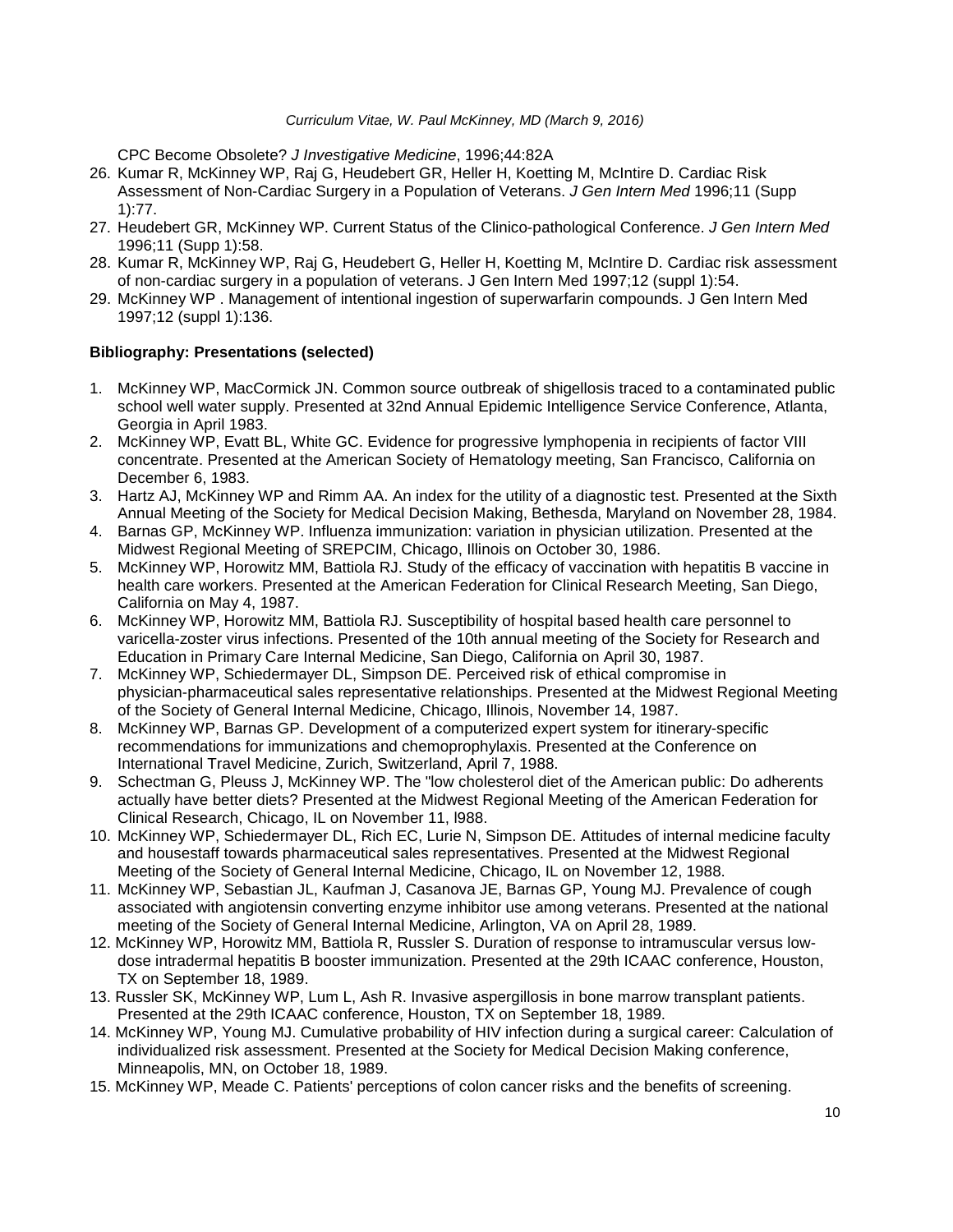Presented at the Midwest Regional Meeting of the Society for General Internal Medicine, Chicago, IL on November 11, 1989.

- 16. Barnas GP, McKinney WP, Young MJ. Cost-effectiveness of using Hemoquant to confirm positive fecal occult blood tests. Presented at the Midwest Regional Meeting of the Society for General Internal Medicine, Chicago, IL on November 11, 1989.
- 17. McKinney WP, Russell EB, Heudebert G. Utilization of flexible fiberoptic sigmoidoscopy in a primary care clinic. Presented at the Southern Regional Meeting of the Society of General Internal Medicine, New Orleans, LA on February 1, 1991.
- 18. McKinney WP, Meade CD, Barnas GP. Increasing patient knowledge about colorectal cancer and early detection methods: Does videotape outperform print? Presented at the national meeting of the Society of General Internal Medicine in Seattle, WA on May 2, 1991.
- 19. Caudill TS, Rich EC, Johnson MMS, McKinney WP. Physician relationships with pharmaceutical sales representatives. Presented at the Southern Regional Meeting of the Society of General Internal Medicine, New Orleans, LA on Jan 31, 1992.
- 20. Weideman RA, McKinney WP, Bernstein IH. Predictors of potential drug interactions among veterans in a general internal medicine clinic. Presented at the national meeting of the Society of General Internal Medicine, Arlington, VA on April 28, 1993.
- 21. McKinney WP, Carmody TJ, McIntire DD. Health promotional activities of veterans: Has smoking received appropriate emphasis? Presented at the 12th annual VA HSR&D conference, Washington, DC on April 27, 1994.
- 22. McKinney WP, Carmody TJ, McIntire DD. Access to medical care in the United States: Do veterans and nonveterans face similar barriers? Presented at the 12th annual VA HSR&D conference, Washington, DC on April 27, 1994.
- 23. Heudebert GR, Keiser P, McKinney WP. Is BCG vaccination a cost-effective strategy in the prevention of tuberculosis among health care providers? Presented at the national meeting of SGIM, Washington, DC on May 1, 1994.
- 24. Kumar R, McKinney WP, Raj G, Heudebert G, Heller H, Koetting M, McIntire D. Cardiac Risk Assessment of Non-Cardiac Surgery in a Population of Veterans. Presented at the SGIM 1996 Annual National Meeting, Washington, DC.
- 25. McKinney WP, Peterson H, Wagner JM. Development of Novel Multimedia Based Medical Educational Resources Using Hypertext Markup Language. Southern Regional Meeting of SGIM, New Orleans, LA, Feb 1996.
- 26. Heudebert GR, McKinney WP. Current Status of the Clinico-Pathological Conference (CPC): Has the CPC Become Obsolete? Presented at the Southern Regional SGIM Meeting, New Orleans, LA, Feb 1996.
- 27. KY Regional Occupational Health Nurses Lecture: Establishing a Clinic for International Travelers. Sept 25, 1996.
- 28. Kentucky Medical Association/American College of Physicians Presentation: An Introduction to the Internet for Physicians. Sept 28, 1996.
- 29. Kentucky Association of Travel Agents: Preparation for International Travel. October 8, 1996.
- 30. Advising the International Traveler. Family Medicine/Internal Medicine CME Course at Jewish Hospital. April 15, 1997.
- 31. An Approach to the Internet and World-Wide Web for Physicians. Family Medicine/Internal Medicine CME Course at Jewish Hospital. April 18, 1997.
- 32. Peterson H, McKinney WP, Badgett RG. Development of Computer Applications for Life-Long Medical Education. Workshop presented at National SGIM Conference, May 3, 1997.
- 33. McKinney WP. Doctoring the Network: Medical Resources of the Internet for Clinicians. Department of Veterans Affairs Information Technology Conference, Austin, TX, May 21,1997.
- 34. McKinney WP. Preparing the public health workforce to respond to bioterrorism. Response to Terrorism 2004: American Community Preparedness Conference and Expo. May 11-13, 2004, Louisville, KY.
- 35. McKinney WP. A commonwealth agenda: Kentucky's educational response to bioterrorism. First Annual Bioterrorism Training and Curriculum Development Program Awardee Conference. Health Resources and Services Administration, Bethesda, MD, May 26-27, 2004.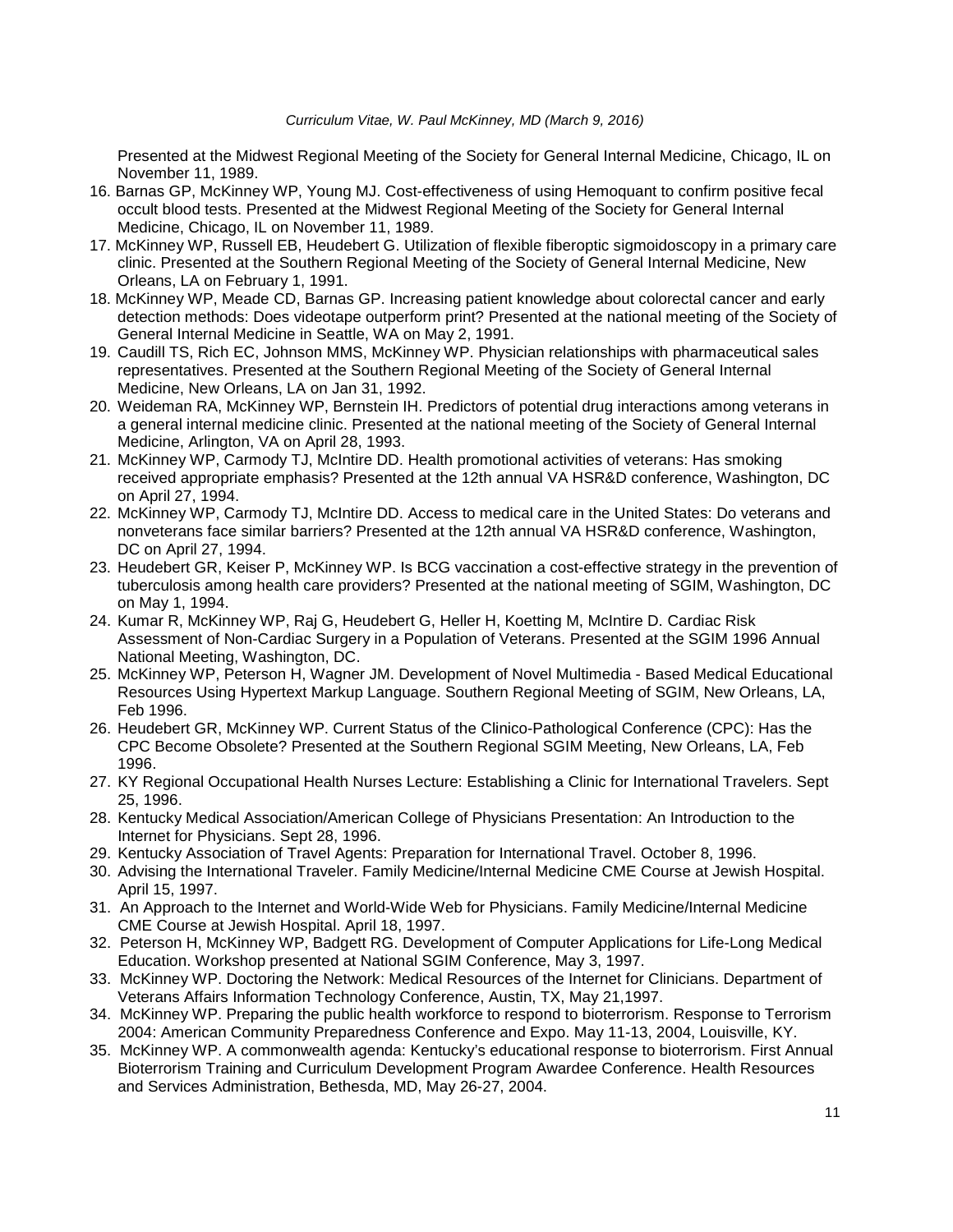- 36. Gohmann SF, Ritchie CS, McKinney WP. Effect of access and quality of care on difference in the use of complementary and alternative medicine between males and females. American Public Health Association national conference. November 8, 2004, Washington, DC.
- 37. Weinrich MC, Hornung CA, Mundt C, McKinney WP. Comparable compliance for comparable preventive health services in American men and women. American Public Health Association national conference. November 9, 2004, Washington, DC.
- 38. McKinney WP. Health Services and Outcomes Research: An Introduction. CREST 501 Course. July 28, 2004.
- 39. McKinney WP. Current and Future Health Trends That Will Affect Kentucky Hospitals. Healthcare Financial Management Association Annual Educational Institute. July 30, 2004, Louisville, KY.

# **Extramural Funding**

- 1. State of Wisconsin. Colorectal cancer: The efficacy of written and audiovisual materials in achieving compliance with screening guidelines. WP McKinney, Principal Investigator; Cathy Meade, RN, PhD, Co-Principal Investigator. Approved for funding 12/88. Total award: \$70,000 for two years.
- 2. VA Central Office, Geriatric Evaluation and Management Program (GEM). Grant proposal to establish a comprehensive inpatient and outpatient geriatric program at the Dallas VA Medical Center. Proposal written by Drs. Averill and McKinney. Approved for funding 03/91. Total funding amount from VACO: approximately \$100,000.
- 3. Merit Review, VA Health Services Research and Development (HSR&D). Quality of care and functional status of veterans in VA and non-VA centers. WP McKinney, Principal Investigator. Grant proposal for a secondary data analysis of the National Medical Expenditure Survey of the Agency for Health Care Policy and Research. Approved for funding 07/91. Total funding amount: \$52,000 for one year.
- 4. Merit Review, VA HSR&D. Assessment of Cardiac Risk of Non-Cardiac Surgery in a VA Population. R Kumar, Principal Investigator; WP McKinney, Co-Investigator. Approved for funding 02/92. Total funding amount: \$225,000 over three years.
- 5. VA Cooperative Studies Project #417, The National History of Large Abdominal Aortic Aneurysms. Collaborating Investigator. Total national funding \$490,000. Recruitment concluded May 2000.
- 6. Alliant Community Trust. WP McKinney, PI. Community Medical Associates/Division of General Internal Medicine Affiliation Agreement. Approved for funding 09/96. Total award: \$2.6 million over five years.
- 7. Department of Veterans Affairs. Center for the Study of Environmental Hazards to Reproductive Health. Fred J. Hendler, Principal Investigator. WP McKinney, Director of Epidemiology Core Facility (20% time funded). Approved for funding 11/96 for three years. Total amount of center funding under PI: \$950,000.
- 8. Alliant Community Trust. Development of a Statewide Immunization Database. WP McKinney and RD Clover, Co-Principal Investigators. Approved for funding 05/97. Total award: \$79,000 over one year.
- 9. Jefferson County Health Department. Development of a Comprehensive Electronic Vital Record System (contract). RD Clover and WP McKinney, Co-Principal Investigators. Approved for funding 06/97. Total award \$460,000 over two years.
- 10. Partnerships for Quality Education/Harvard Pilgrim Health Care. Planning for Managed Care Residency Programs: Physician Profiling and Formulation of Managed Care Practice Guidelines. WP McKinney, Principal Investigator and LC Corman, Co-Principal Investigator. Approved for funding 01/98. Total award: \$9,950 over 1.5 years.
- 11. Kentucky Information Resources Management (KIRM) Commission. Development of a Statewide Immunization Database. WP McKinney, Principal Investigator and RD Clover, Co-Principal Investigator. Approved for funding on 06/98. Total award: \$50,000 over one year.
- 12. Jewish Hospital (Louisville) Research Foundation. The Louisville Area, New Independent States (Former Soviet Union) Refugee Health Project. S Smoger, PI. WP McKinney, Co-Investigator. Approved for funding 07/98. Total funding amount: \$62,000 over 1.5 years.
- 13. Passport (Medicaid Managed Care Administrator for Region 3 of Kentucky). Evaluation of Pharmacists' Educational Intervention in the Care of Asthma Patients. CA Hornung, Principal Investigator and WP McKinney, Co-Investigator. Approved 11/98. Total award: \$67,000 over 1.5 years.
- 14. National Institutes of Health/National Library of Medicine. Integrated Advanced Information Management